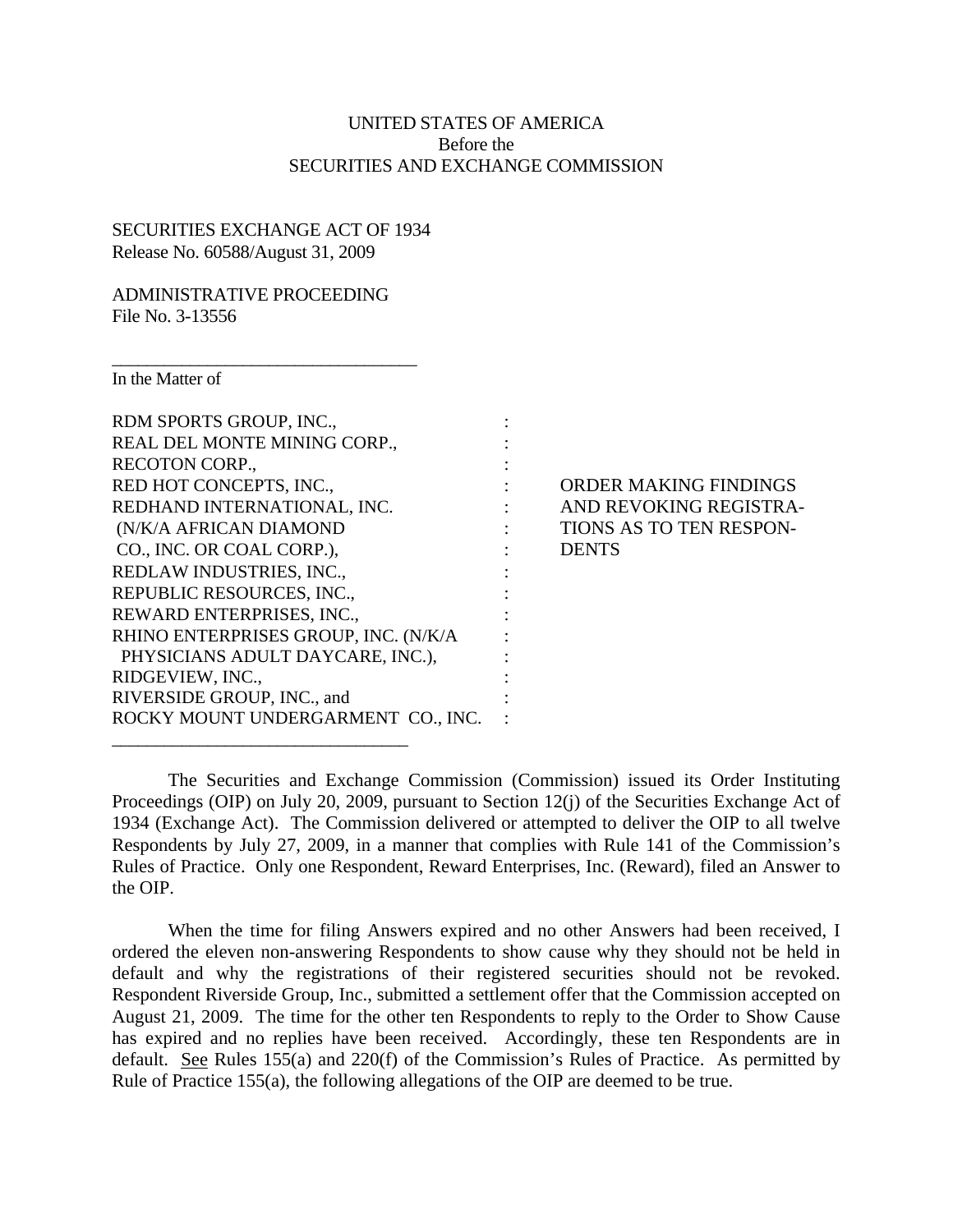RDM Sports Group, Inc. (CIK No. 818350) (RDM), is a void Delaware corporation located in Peachtree City, Georgia, with a class of securities registered with the Commission pursuant to Exchange Act Section 12(g). RDM is delinquent in its periodic filings with the Commission, having not filed any periodic reports since it filed a Form 10-Q for the period ended June 29, 1997, which reported a net loss of over \$30 million for the prior six months. As of July 13, 2009, the company's stock (symbol RDMG) was quoted on the Pink Sheets operated by the Pink OTC Markets Inc. (Pink Sheets), had five market makers, and was eligible for the "piggyback" exception of Exchange Act Rule 15c2-11(f)(3).

Real Del Monte Mining Corp. (CIK No. 812356) (Real Del Monte) is a British Columbia corporation located in Denver, Colorado, with a class of securities registered with the Commission pursuant to Exchange Act Section 12(g). Real Del Monte is delinquent in its periodic filings with the Commission, having not filed any periodic reports since it filed a Form 20-F for the fiscal year ended December 31, 1997, which reported a net loss of over \$10 million for the prior six months. As of July 13, 2009, the company's stock (symbol RDMMF) was quoted on the Pink Sheets, had six market makers, and was eligible for the "piggyback" exception of Exchange Act Rule 15c2-11(f)(3).

Recoton Corp. (CIK No. 82536) (Recoton) is a New York corporation located in Lake Mary, Florida, with a class of securities registered with the Commission pursuant to Exchange Act Section 12(g). Recoton is delinquent in its periodic filings with the Commission, having not filed any periodic reports since it filed a Form 10-Q for the period ended September 30, 2002, which reported a net loss of over \$92 million for the prior nine months. On April 8, 2003, the company filed a Chapter 11 petition in the U.S. Bankruptcy Court for the Southern District of New York. The reorganization plan was confirmed on May 6, 2004, and the bankruptcy proceeding was closed on March 10, 2008. As of July 13, 2009, the company's stock (symbol RCOTQ) was quoted on the Pink Sheets, had six market makers, and was eligible for the "piggyback" exception of Exchange Act Rule 15c2-11(f)(3).

Red Hot Concepts, Inc. (CIK No. 932623) (Red Hot), is a void Delaware corporation located in Bethesda, Maryland, with a class of securities registered with the Commission pursuant to Exchange Act Section 12(g). Red Hot is delinquent in its periodic filings with the Commission, having not filed any periodic reports since it filed a Form 10-KSB for the period ended December 30, 2001. As of July 13, 2009, the company's stock (symbol RHCS) was quoted on the Pink Sheets, had five market makers, and was eligible for the "piggyback" exception of Exchange Act Rule 15c2-11(f)(3).

RedHand International, Inc. (n/k/a African Diamond Co., Inc. or Coal Corp.) (CIK No. 1070512) (RedHand), is a defaulted Nevada corporation located in Herndon, Virginia, with a class of securities registered with the Commission pursuant to Exchange Act Section 12(g). RedHand is delinquent in its periodic filings with the Commission, having not filed any periodic reports since it filed a Form 10-Q for the period ended September 30, 2005, which reported a net loss of \$505,250 for the prior nine months. As of July 13, 2009, the company's stock (symbol AFDM) was quoted on the Pink Sheets, had nine market makers, and was eligible for the "piggyback" exception of Exchange Act Rule 15c2-11(f)(3).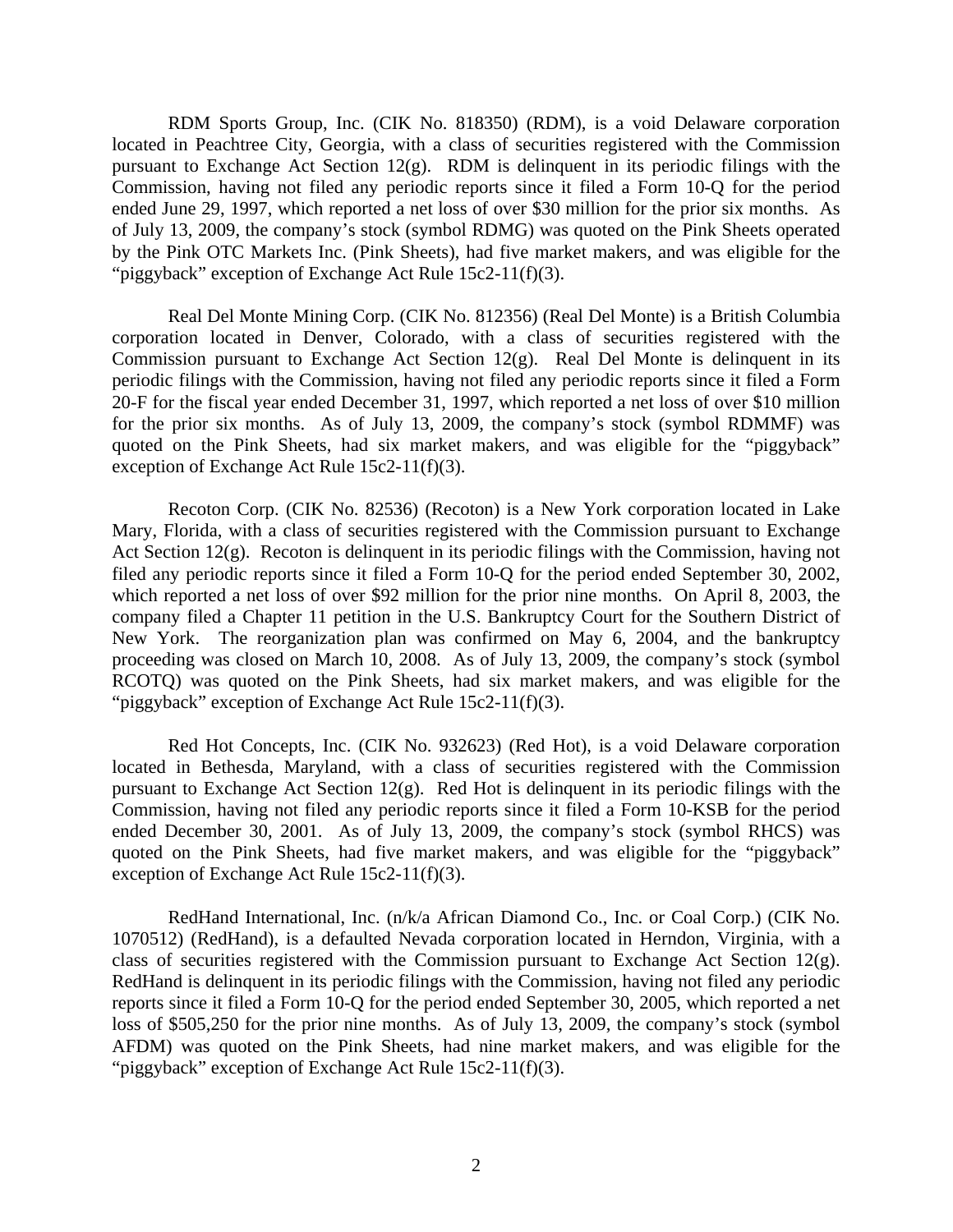Redlaw Industries, Inc. (CIK No. 310793) (Redlaw), is an Ontario corporation located in Orillia, Ontario, Canada, with a class of securities registered with the Commission pursuant to Exchange Act Section 12(g). Redlaw is delinquent in its periodic filings with the Commission, having not filed any periodic reports since it filed a Form 10-Q for the period ended December 31, 1999, which reported a net loss of over \$4.89 million (Canadian) for the prior nine months. As of July 13, 2009, the company's stock (symbol RDLI) was quoted on the Pink Sheets, had four market makers, and was eligible for the "piggyback" exception of Exchange Act Rule 15c2-  $11(f)(3)$ .

Republic Resources, Inc. (CIK No. 76878) (Republic), is a Nevada corporation located in Grand Junction, Colorado, with a class of securities registered with the Commission pursuant to Exchange Act Section 12(g). Republic is delinquent in its periodic filings with the Commission, having not filed any periodic reports since it filed a Form 10-QSB/A for the period ended September 30, 2003, which reported a net loss of \$312,814 for the prior nine months. As of July 13, 2009, the company's stock (symbol RPRS) was quoted on the Pink Sheets, had six market makers, and was eligible for the "piggyback" exception of Exchange Act Rule 15c2-11(f)(3).

Rhino Enterprises Group, Inc. (n/k/a Physicians Adult Daycare, Inc.) (CIK No. 1101809) (Rhino), is a Nevada corporation located in Valencia, California, with a class of securities registered with the Commission pursuant to Exchange Act Section 12(g). Rhino is delinquent in its periodic filings with the Commission, having not filed any periodic reports since it filed a Form 10-QSB for the period ended September 30, 2001, which reported a net loss of over \$2.48 million for the prior nine months. On May 22, 2006, Rhino filed a Form 15 to voluntarily deregister its securities, but the form was unsigned and therefore invalid. As of July 13, 2009, the company's stock (symbol PHYA) was quoted on the Pink Sheets, had ten market makers, and was eligible for the "piggyback" exception of Exchange Act Rule 15c2-11(f)(3).

Ridgeview, Inc. (CIK No. 1018891) (Ridgeview), is a suspended North Carolina corporation located in Newton, North Carolina, with a class of securities registered with the Commission pursuant to Exchange Act Section 12(g). Ridgeview is delinquent in its periodic filings with the Commission, having not filed any periodic reports since it filed a Form 10-Q for the period ended September 30, 1999, which reported a net loss of over \$1.94 million for the prior nine months. As of July 13, 2009, the company's stock (symbol RIDG) was quoted on the Pink Sheets, had three market makers, and was eligible for the "piggyback" exception of Exchange Act Rule 15c2-11(f)(3).

Rocky Mount Undergarment Co., Inc. (CIK No. 84655) (Rocky Mount), is a void Delaware corporation located in Rocky Mount, North Carolina, with a class of securities registered with the Commission pursuant to Exchange Act Section 12(g). Rocky Mount is delinquent in its periodic filings with the Commission, having not filed any periodic reports since it filed a Form 10-QSB for the period ended October 1, 1995, which reported a net loss of over \$1.73 million for the prior nine months. On January 9, 1989, the Commission obtained a permanent injunction against the company in the U.S. District Court for the Eastern District of North Carolina, prohibiting it from violating the antifraud, reporting, and bookkeeping provisions of the federal securities laws. Thus, the company is now in violation of that injunction. As of July 13, 2009, the company's stock (symbol RMUC) was quoted on the Pink